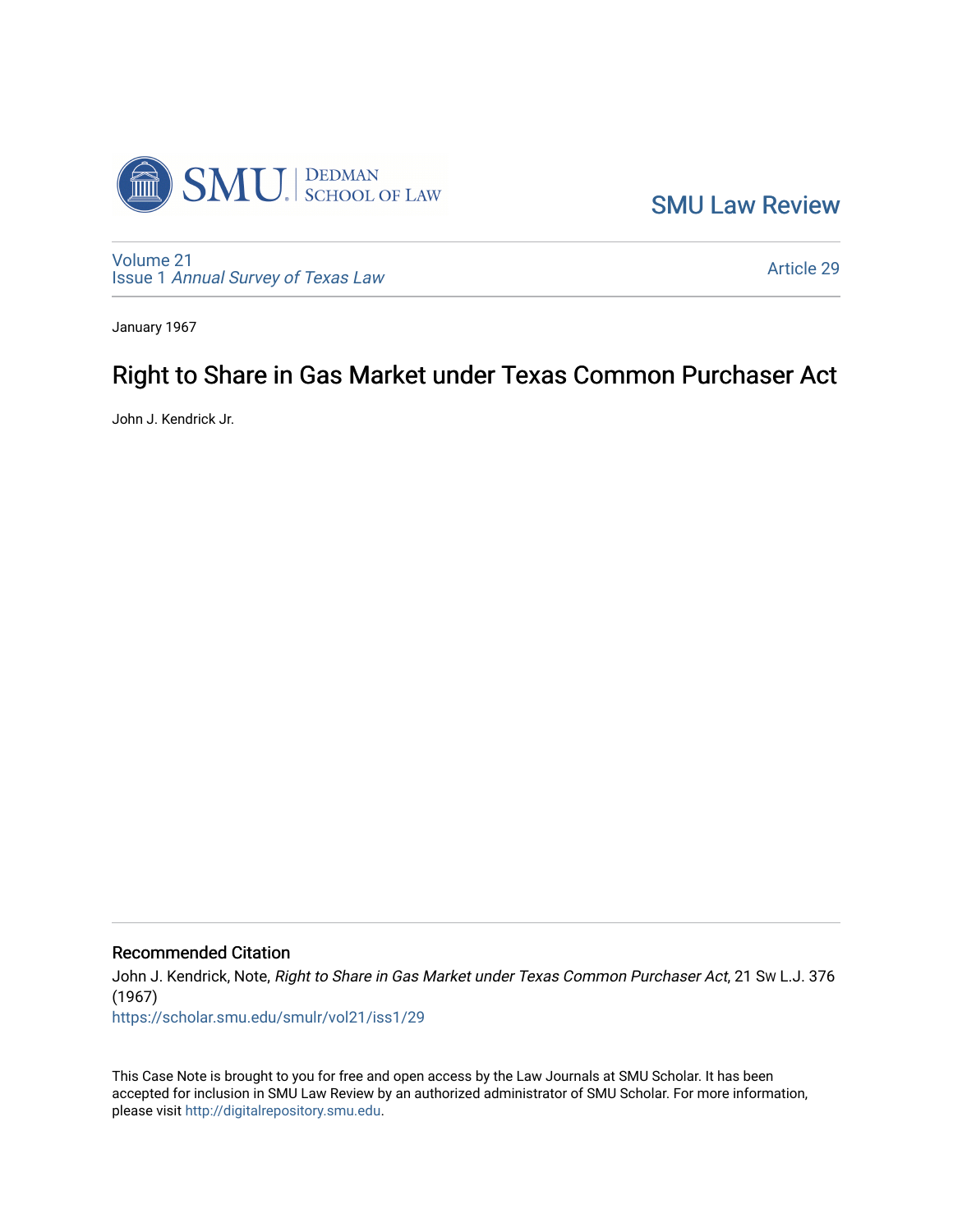# Right To Share in Gas Market Under Texas Common Purchaser Act

**I.**

Two distinct problems are involved in considering the Texas Common Purchaser Act: first, the requirements for purchase that the Railroad Commission may impose under the various sections of the act; and, second, the propriety of applying the act at all, due to possible conflict with federal authority under the Natural Gas Act. In *Railroad Comm'n v. Rio Grande Valley Gas Co.* the Texas Supreme Court drew definite conclusions on the first problem but did not consider the second since the issue was not presented.

The West Port Isabell Field embraces seven vertically separated reservoirs and contains three wells. One well is a quadruple completion in four reservoirs and is owned by Rio Grande, a gas pipeline company. Its production is taken into the company's purely intrastate system which serves the lower Rio Grande Valley. The production of a Texas Gulf Producing Company single completion well is purchased by Rio Grande for use in the same system. A third well, owned by Russell Maguire, is completed in reservoirs entirely separate from the completion zones of the other two wells.

Maguire negotiated with Rio Grande for a gas sale. The parties were unable to reach an agreement, and Maguire applied to the Railroad Commission to force Rio Grande to purchase ratably under the Texas Common Purchaser Act.' The Railroad Commission ordered Rio Grande to make a **3,610** foot extension of gathering system from its own well to the Maguire well" at Rio Grande's expense, to negotiate for a gas purchase contract under compulsion of its order, and to take gas without unjust and unreasonable discrimination as between the separate reservoirs making up the field area. The Travis County District Court, declaring the order invalid, enjoined its enforcement; and the Railroad Commission appealed directly to the Texas Supreme Court. *Held, reversed:* All production is "in the same field" within the scope of the Common Purchaser Act, despite the circumstance that Maguire and Rio Grande produce from dif-

<sup>1</sup>TEx. REV. CIV. **STAT. ANN.** art. **6049a, §§ 8, 8a,** 8aa, 8a22, **8b, 8bb, 9,** i, lib, lic, **lid, lldd, Ile, llf** (1962 and Supp. **1966).**

<sup>&</sup>lt;sup>2</sup> Though it was not an issue in the case, it is noted that the Railroad Commission's order proba**bly** required burdening the overlying surface of the Rio Grande lease with a gathering line designed to serve the separate Maguire lease. It is well settled that one surface owner cannot be burdened for the benefit of minerals underlying another surface, and if a pipeline were laid without the surface owner's permission clearly he could recover damages. Lone Star Gas Co. v, Meyer, **296** S.W. 1110 (Tex. Civ. App. 1927). See also **13** OIL & GAS **INST. 385 (1962).**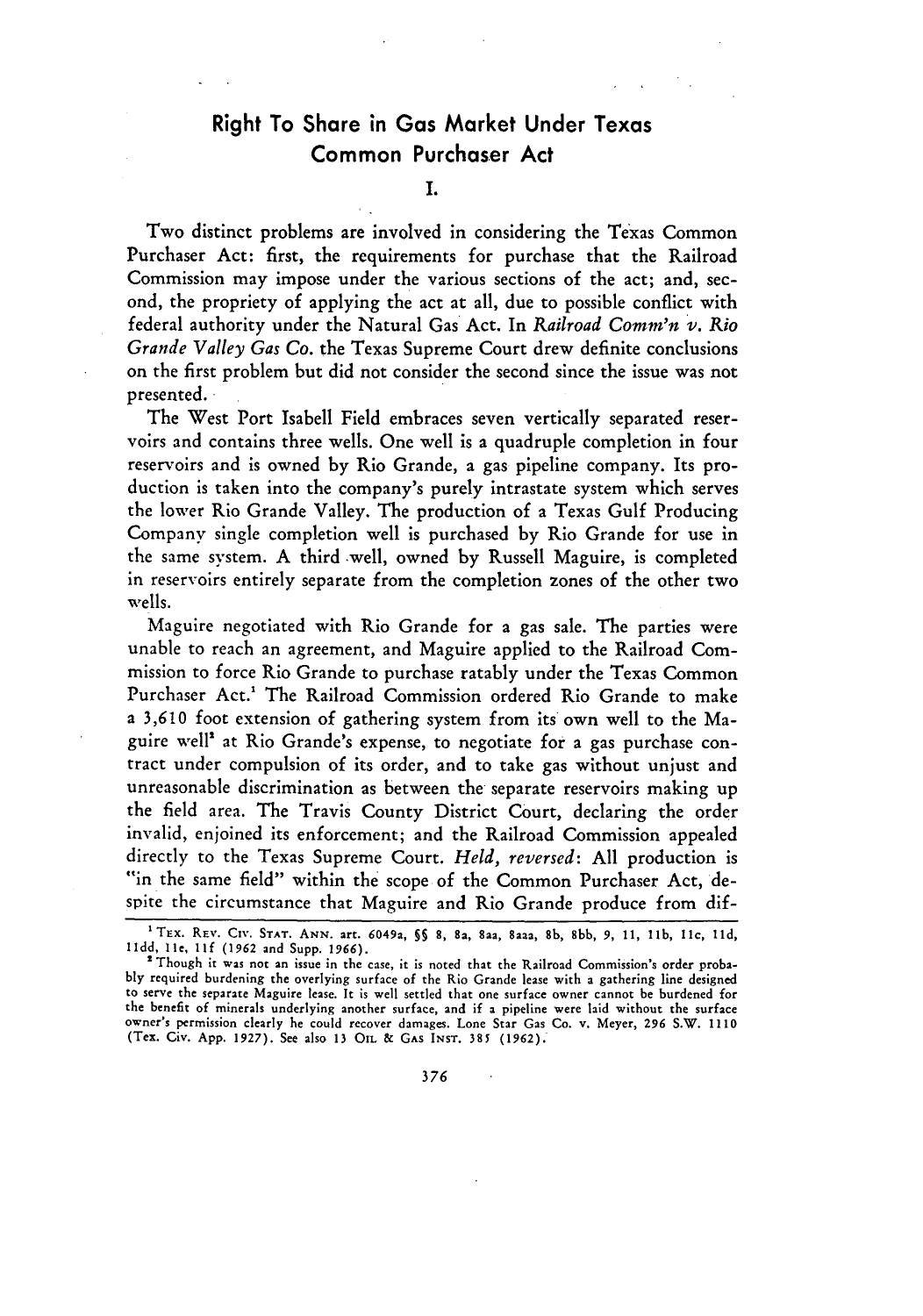ferent reservoirs;' hence, Rio Grande as a common purchaser must extend its system at its own expense and purchase ratably from Maguire. There is no necessity for the Commission order to determine rates and other details of purchase as it is to be assumed these will be worked out by the parties through the compulsory negotiations. *Railroad Comm'n v. Rio Grande Valley Gas Co.,* 405 S.W.2d 304 (Tex. 1966).

The oil segment of the Texas Common Purchaser Act was enacted in 1930,' the preamble of the act stating its purpose as "forbidding discrimination in the purchase of crude petroleum." In 1931 the legislature extended the act by amendment to include common purchasers of natural gas,' and the Railroad Commission was given the power to order common purchasers of both oil and gas "to make such reasonable extensions of their lines,<sup>6</sup> such reasonable connections and such ratable purchases as will prevent discrimination."' Under this act there are two types of common purchasers of oil. The first is a person who is either affiliated with, or is himself, a common carrier of oil by pipeline.<sup>8</sup> A common carrier is considered to be any person who operates a pipeline for transporting crude petroleum to the public for hire or is engaged in the business of transporting crude petroleum by pipeline." The second type of common purchaser is a person who operates a crude oil gathering system, whether or not he is associated with a common carrier." Due to such comprehensive definitions nearly anyone involved in the purchase or transportation of natural gas is a common purchaser. Clearly there was no question that Rio Grande was a common purchaser as defined by the act.

<sup>3</sup> The Commission's order required purchase "without unjust and unreasonable discrimination," which is the language of the act referring to purchase between fields; yet the court interpreted this order under that portion of the act requiring purchase "without. discrimination" in the same field.<br><sup>4</sup> TEX. REV. CIV. STAT. ANN. art. 6049a, § 8 (1962).

Every . . . common purchaser of such crude petroleum . . . shall purchase oil offered it for purchase without discrimination in favor of one producer or person as against another in the same field, and without unjust or unreasonable discrimination as between fields in this state.

'TEX. REV. CIv. **STAT. ANN.** art. 6049a, *5* 8a (1962). [Elvery . **.** . [common purchaser of natural gas] . . . shall purchase, or take, such gas under such rules or regulations as may be prescribed by the Commission, in *the,.* same manner, under the same inhibitions against discriminations and subject to the same provisions as are herein set out with respect to common purchasers of oil.

6See State v. Crown Central Petroleum Corp., **369** S.W.2d 458 (Tex. Civ. App. 1963) *error ref. n.r.e.,* dealing with the extension of oil pipelines. There are no reported decisions squarely re-

<sup>7</sup> TEX. REV. CIV. STAT. ANN. art. 6049a, § 11d (1962 and Supp. 1966). This section was amended in 1965 to add the following sentence: "The Commission may issue a show cause order to any common purchaser requesting **it** to appear and show cause why it should not purchase the allowable production of any producer discriminated against."

'TEX. REV. **CIv. STAT. ANN.** art. 6049a, **§ 8 (1962).**

Every person, association of persons or corporation who purchases crude oil or petroleum in this state, which is affiliated through stock-ownership, common control, contract, or otherwise, with a common carrier by pipe line, as defined by law, or is itself such common carrier, 'shall be a common purchaser . **...**

'TEx. **REV.** Civ. **STAT. ANN.** art. 6018 **(1962).**

'°TEx. REV. **CIV. STAT. ANN.** art. 6049a, **§** 8aa **(1965).**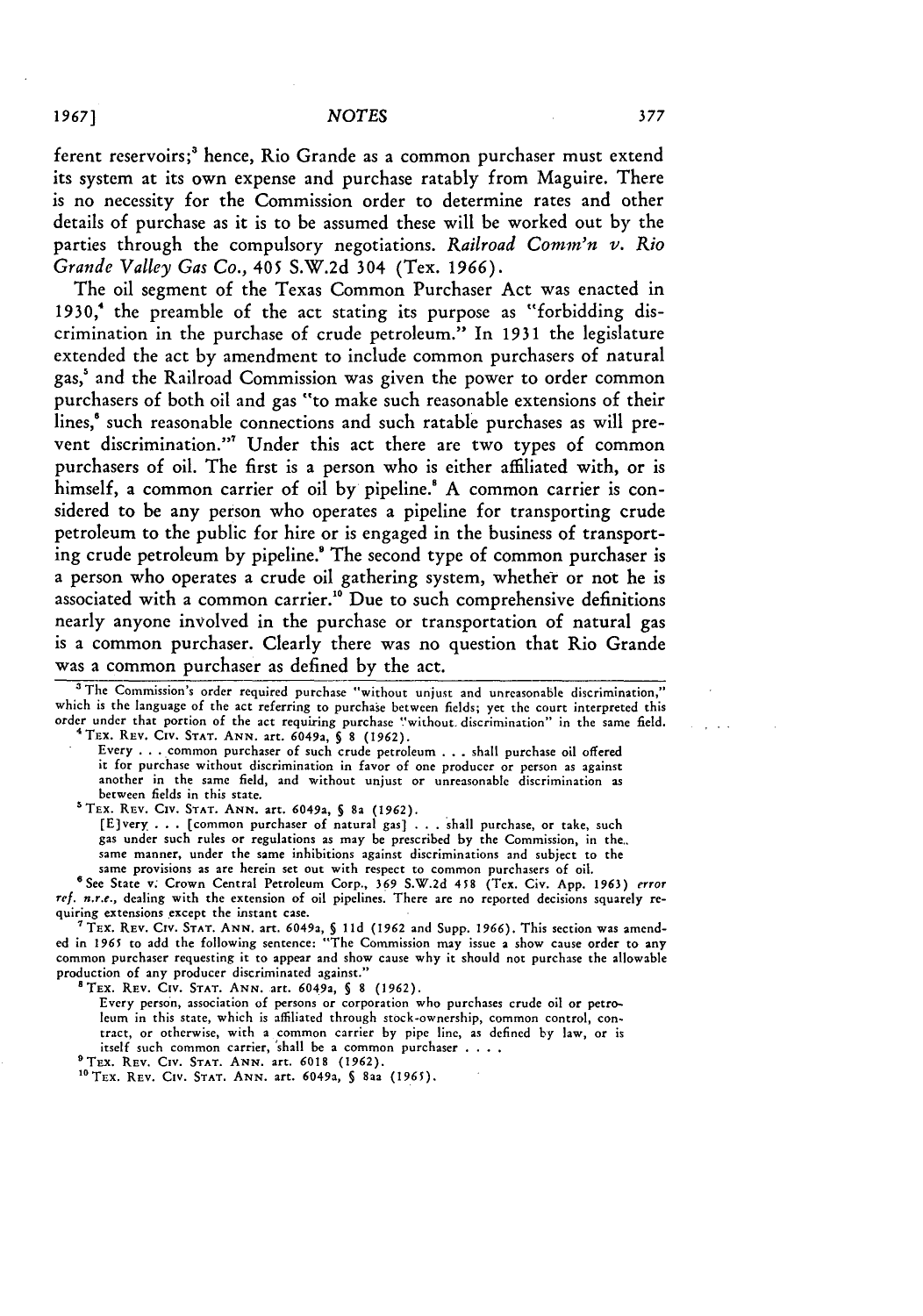#### SOUTHWESTERN LAW *JOURNAL* [Vol. 21]

#### II. ISSUES **DECIDED** BY THE **COURT**

The Texas Common Purchaser Act allows the Railroad Commission to order purchases to prevent discrimination in the same *field* and- unjust and unreasonable discrimination as *between fields."1* "Field" generally is defined as an area underlaid by one or more reservoirs,<sup>12</sup> though for proration purposes in Texas the term "field" means one common reservoir." Under the language of section 8 of the Common Purchaser Act," Rio Grande possibly could have been forced to purchase "without unjust or unreasonable discrimination as between fields," avoiding any issue as to interpretation of "same field."" The construction of the portion of the act preventing discrimination as between fields has been the subject of litigation in only one Texas case which resulted in a determination that the act did not apply to the facts disclosed.<sup>16</sup>

The court in *Rio Grande* chose to read the term "field" in its broader form for purposes of the Common Purchaser Act, and in this case of first impression, interpreted "same field" as a geographical area underlaid by one or more common reservoirs." Relying in part on a 1939 Attorney

**14** See note 4 *supra.*

**'5** In fact, this may have been what the Commission order intended, see note **3** supra. There is some question as to whether a common purchaser can be forced to purchase without unjust and unreasonable discrimination as between fields when the purchaser makes no purchases from the field involved. Several writers have stated that such an order would be invalid under the statute since there could be no discrimination present. Rogers, Common Purchaser, Market Demand, Pipe*line Proration,* 9 OIL & GAS **INST.** 48 (1958); Stayton, *Proration of Gas,* 14 OIL **& GAS INST. 1** (1963). Stayton based his conclusion on an analogy to railroads. A railroad company cannot **be** compelled to build a line to reach new territory that the carrier never agreed to serve. Interstate Commerce Comm'n v. Oregon-Washington R. **&** Nay. Co., 288 **U.S.** 14 **(1933).**

<sup>16</sup> Col-Tex Ref. Co. v. Railroad Comm'n, 150 Tex. 340, 240 S.W.2d 747 (1951). The court held that Col-Tex was not a common purchaser under a technical construction of the act and could not be forced to purchase without unjust and unreasonable discrimination as between fields. This decision was based on the fact that Col-Tex was not a common carrier, but only purchased by contract from a common carrier. This constructional problem was cured by amendment to **S** saa of the Texas Common Purchaser Act. TEX. REV. CirV. **STAT. ANN.** art. 6049a, **§** 8aa (1962 and Supp. 1966). It would now appear that **a** direct purchaser would be under the requirement to purchase without unjust and unreasonable discrimination as between fields, as well as without discrimination in the same field.

<sup>17</sup> The necessity of this interpretation has been avoided in other states simply by statutory definition. *E.g.:* N.M. **STAT.** 65-3-29 (1965). "Pool means an underground reservoir containing a common accumulation of crude petroleum oil or natural gas or both. Field means the general area which is underlaid.,or appears to be underlaid by at least one pool. Field unlike pool may relate to two or more pools." 52 **OKLA. STAT. §** 23 (1913) and MICH. **STAT.** ANN. **§** 22.1344 (1929) are identical and state: **- .** . **.** shall purchase all the natural gas in the vicinity of, or which may be reasonably reached by its pipe lines or gathering branches **.... "**

<sup>1</sup> See note 4 *supra.*

<sup>&</sup>lt;sup>12</sup> WILLIAM & MEYERS, MANUAL OF OIL AND GAS TERMS 148 (1956). See also Railroad Comm'n v. Aluminum **Co.** of America, **380** S.W.2d **599** (Tex. 1964) (ten overlying reservoirs termed a field; however, each reservoir was considered separately for proration purposes). Pan Am. Petroleum Corp. v. Railroad Comm'n, **335** S.W.2d 425 (Tex. Civ. App. **1960)** *error ref. n.r.e.* (two reservoirs called a field).

<sup>&</sup>quot;TEX. a REV. Cirv. **STAT.** ANN. art. **6049d,** *§* **10** (1962). Pickens v. Railroad Comm'n, **387** S.W.2d 35 (Tex. **1965);** Railroad Comm'n v. Shell Oil Co., **380** S.W.2d 556 (Tex. 1964).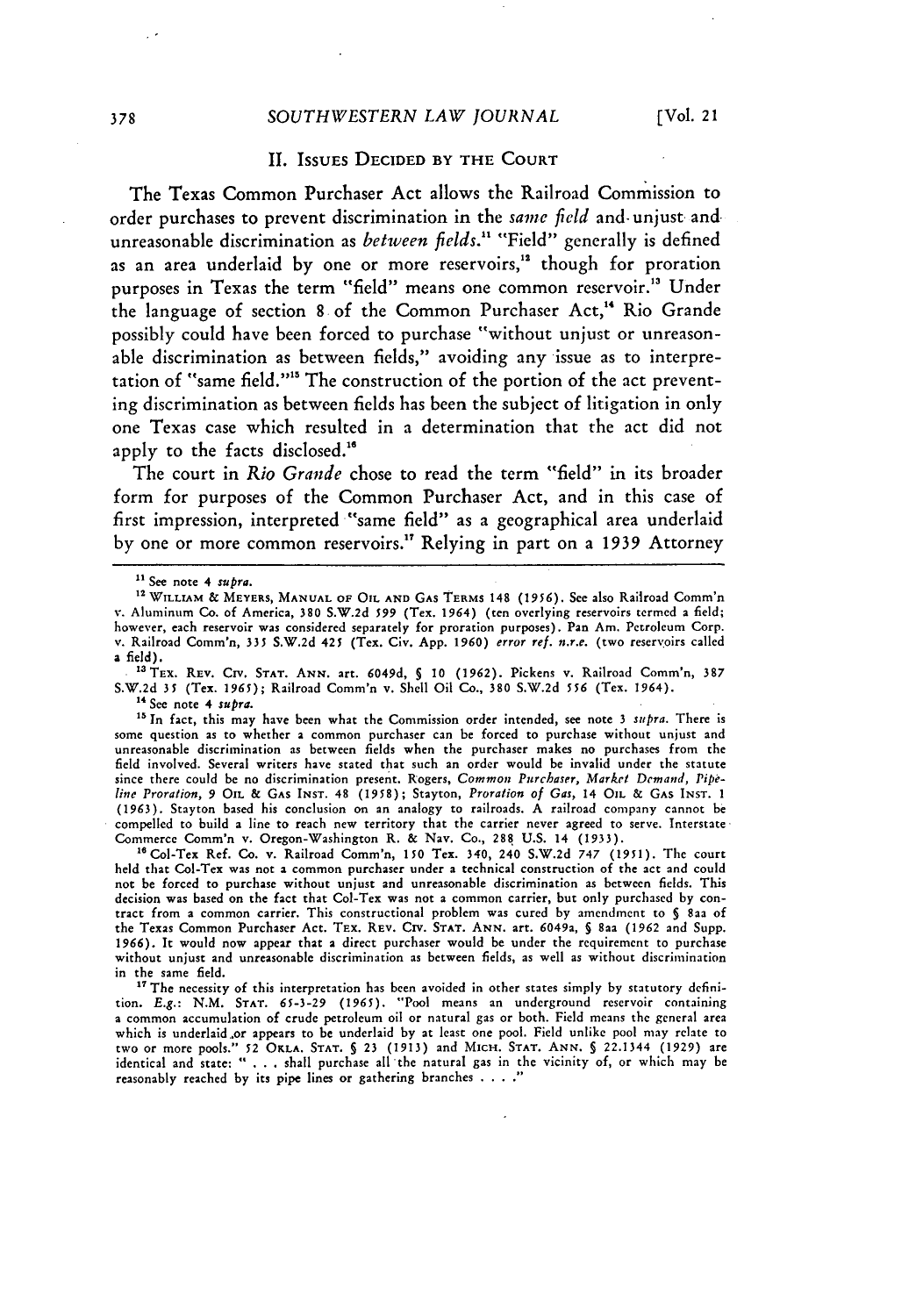General's opinion,<sup>18</sup> the court took note that when the Common Purchaser Act was passed, multiple well completion was unknown and attention was focused on surface geography. As a result, the court made clear its adoption of the usual industry definition of what constitutes a field."

The supreme court stated that there was no necessity to specify rates or details of purchase, as **it** would be assumed that contract terms would be worked out **by** the parties. The court may be rather optimistic in assuming that terms for the contract will **be** agreed upon when the parties have been unable to agree in the past. Should each party press his own advantage and disagreement continue, it would be up to the Railroad Commission to settle the dispute. As Justice Greenhill noted in his dissent, the Railroad Commission has no authority to set prices;<sup>20</sup> it can only determine the reasonableness of a price chosen by the common purchaser.<sup>21</sup> Assuming the Commission cannot set prices, through a series of price offers which are unacceptable to the seller and rejected **by** the Commission, the effectiveness of the act might be hampered seriously due to an indefinite succession **of** administrative proceedings.

## III. **POSSIBLE CONFLICT WITH FEDERAL AUTHORITY**

Entirely ignored in the briefs presented to the court and, therefore, not considered in the court's opinion is the overriding problem that in a great majority of substantial Texas gas fields there will be at least one or more interstate pipeline purchasers. In **1963** the Supreme Court of the United States unqualifiedly held that the Natural Gas Act,<sup>22</sup> passed in 1938, had preempted the states' power to regulate the ratable take of interstate purchasers of gas."3 There can be little doubt that the act also prohibits a state from forcing an interstate purchaser to extend its gathering facilities to connect wells, $a^2$  for this would directly affect interstate rates which are under the sole control of the Federal Power Commission. Additionally,

1967]

<sup>&</sup>lt;sup>18</sup> 1 Ops. TEX. ATT'Y GEN. 294, No. 0-1103 (1939). "It is our opinion that a producer in a general area served by a common purchaser can force prorata purchase of oil by tendering same to a common purchaser." It should be multiple reservoirs, and relied on the term "general area."

See note 12 *supra*.

**<sup>&</sup>quot;0** In regard to fixing prices for a **gas** purchase contract with **a** public utility, it has been **held** that, "The 'power of the Railroad Commission to **fix** the price of gas is not to be taken as conferred **by** implication, but such power must be conferred under statutory or constitutional language that is free **from** doubt and admits of no other reasonable construction." Humble Oil **&** Ref. **Co.** v. Railroad Comm'n, **133** Tex. **330,** 128 **S.W.2d 9 (1939).** Railroad Comm'n, 133 Tex. 330, 128 S.W.2d 9 (1939).<br><sup>21</sup> The majority opinion did not state that such authority existed, but rather that the case could

**be** decided without regard to this potential problem. "Natural Gas Act, **15 U.S.C. §§** 717-17w **(1938).**

**<sup>&</sup>quot;** Northern Natural.Gas Co. v. Corporation Comm'n, **372 U.S.** 84 **(1963).**

<sup>&</sup>lt;sup>24</sup> It has already been held that it is unconstitutional for a state to regulate, burden or interfere with interstate commerce **by** requiring a company transporting oil or natural gas through pipelines in interstate commerce to extend its pipe lines across a state line into another state, Fidelity Title **&** Trust Co. v. Kansas Natural Gas Co., **219** Fed. 614 **(D.** Kan. **1913).**